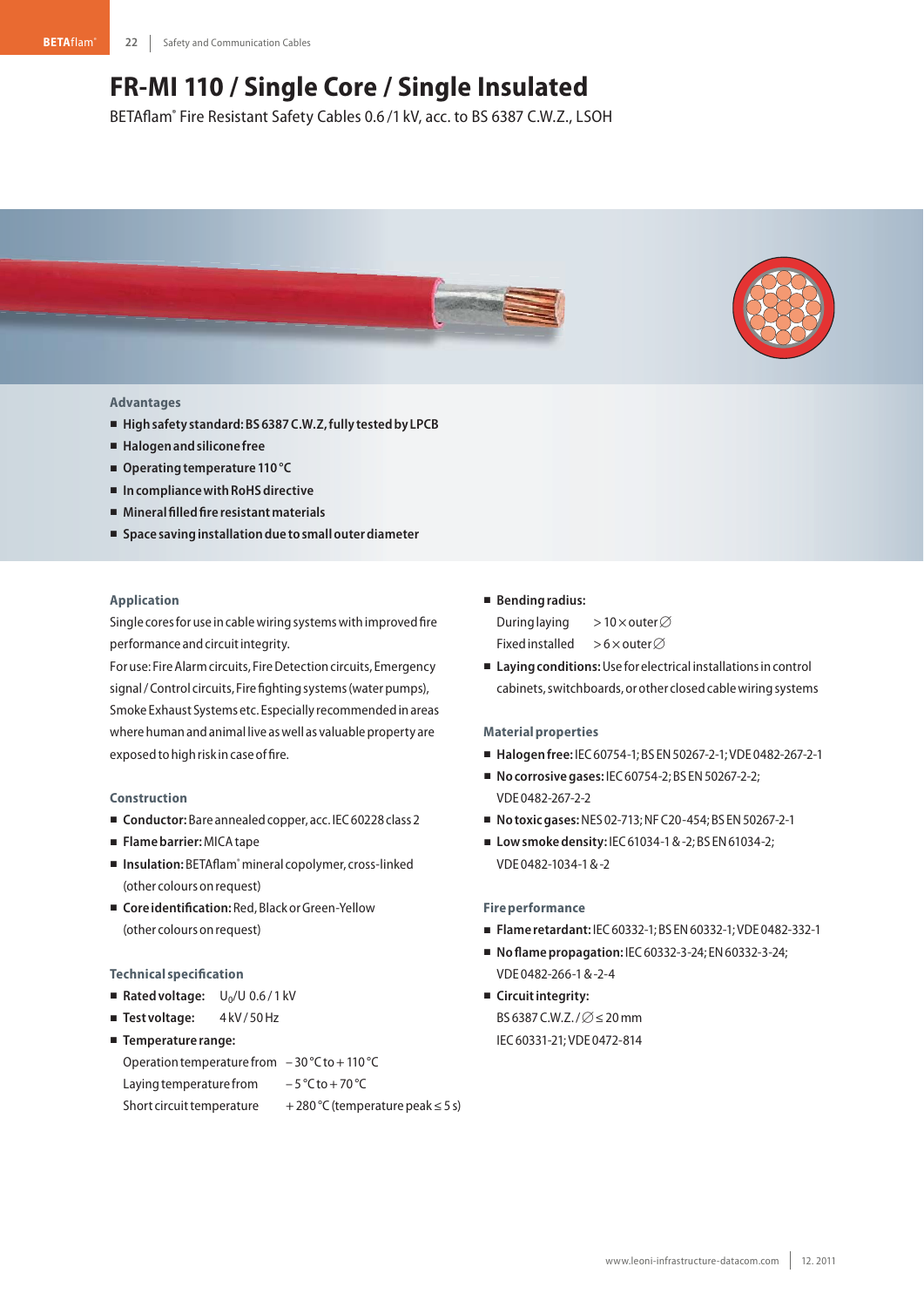| Cross<br>section | Part no.   | Core<br>colour | Conductor<br>stranding    | Nominal<br>thickness | Nominal<br>diameter | Approx.<br>weight | Current Rating <sup>1</sup> |                        | AC Voltage Drop |         | Fire Load |
|------------------|------------|----------------|---------------------------|----------------------|---------------------|-------------------|-----------------------------|------------------------|-----------------|---------|-----------|
|                  |            |                |                           | insulation           | core                |                   | 1 phase $2$                 | $3$ phase <sup>3</sup> | 1 phase         | 3 phase |           |
|                  |            |                |                           |                      |                     |                   |                             |                        | system          | system  |           |
| mm <sup>2</sup>  | <b>LSA</b> |                | $n \times \varnothing$ mm | mm                   | $\varnothing$ mm    | kg/km             | $\overline{A}$              | $\overline{A}$         | mV/Am           | mV/Am   | kWh/m     |
| 1.5              | 218945     | red            | $7 \times 0.53$           | 0.60                 | 3.45                | 25                | 27                          | 26                     | 25.05           | 21.60   | 0.03      |
| 1.5              | 303590     | brown          | $7 \times 0.53$           | 0.60                 | 3.45                | 25                | 27                          | 26                     | 25.05           | 21.60   | 0.03      |
| 1.5              | 218946     | black          | $7\times 0.53$            | 0.60                 | 3.45                | 25                | 27                          | 26                     | 25.05           | 21.60   | 0.03      |
| 1.5              | 303589     | blue           | $7\times 0.53$            | 0.60                 | 3.45                | 25                | 27                          | 26                     | 25.05           | 21.60   | 0.03      |
| 1.5              | 301742     | g/y            | $7 \times 0.53$           | 0.60                 | 3.45                | 25                | 27                          | 26                     | 25.05           | 21.60   | 0.03      |
| 2.5              | 218947     | red            | $7\times0.68$             | 0.68                 | 4.00                | 37                | 38                          | 36                     | 15.47           | 13.30   | 0.04      |
| 2.5              | 303592     | brown          | $7\times0.68$             | 0.68                 | 4.00                | 37                | 38                          | 36                     | 15.47           | 13.30   | 0.04      |
| 2.5              | 218948     | black          | $7\times0.68$             | 0.68                 | 4.00                | 37                | 38                          | 36                     | 15.47           | 13.30   | 0.04      |
| 2.5              | 303591     | blue           | $7\times0.68$             | 0.68                 | 4.00                | 37                | 38                          | 36                     | 15.47           | 13.30   | 0.04      |
| 2.5              | 220893     | g/y            | $7\times0.68$             | 0.68                 | 4.00                | 37                | 38                          | 36                     | 15.47           | 13.30   | 0.04      |
| 4                | 215212     | red            | $7 \times 0.85$           | 0.78                 | 4.65                | 55                | 51                          | 48                     | 9.74            | 8.34    | 0.05      |
| 4                | 303593     | brown          | $7\times 0.85$            | 0.78                 | 4.65                | 55                | 51                          | 48                     | 9.74            | 8.34    | 0.05      |
| 4                | 215544     | black          | $7\times0.85$             | 0.78                 | 4.65                | 55                | 51                          | 48                     | 9.74            | 8.34    | 0.05      |
| 4                | 215142     | g/y            | $7\times0.85$             | 0.78                 | 4.65                | 55                | 51                          | 48                     | 9.74            | 8.34    | 0.05      |
| 6                | 215889     | red            | $7 \times 1.04$           | 0.83                 | 5.15                | 75                | 65                          | 62                     | 6.61            | 5.63    | 0.06      |
| 6                | 215214     | black          | $7 \times 1.04$           | 0.83                 | 5.15                | 75                | 65                          | 62                     | 6.61            | 5.63    | 0.06      |
| 6                | 219233     | g/y            | $7 \times 1.04$           | 0.83                 | 5.15                | 75                | 65                          | 62                     | 6.61            | 5.63    | 0.06      |
|                  |            |                |                           |                      |                     |                   |                             |                        |                 |         |           |
| 10               | 215800     | red            | $7 \times 1.32$           | 1.05                 | 6.65                | 121               | 90                          | 85                     | 4.05            | 3.42    | 0.11      |
| 10               | 217300     | black          | $7 \times 1.32$           | 1.05                 | 6.65                | 121               | 90                          | 85                     | 4.05            | 3.42    | 0.11      |
| 10               | 220894     | g/y            | $7 \times 1.32$           | 1.05                 | 6.65                | 121               | 90                          | 85                     | 4.05            | 3.42    | 0.11      |
| 16               | 215801     | red            | $7 \times 1.72$           | 1.05                 | 7.50                | 181               | 121                         | 114                    | 2.66            | 2.21    | 0.12      |
| 16               | 301743     | black          | $7 \times 1.72$           | 1.05                 | 7.50                | 181               | 121                         | 114                    | 2.66            | 2.21    | 0.12      |
| 16               | 301744     | g/y            | $7 \times 1.72$           | 1.05                 | 7.50                | 181               | 121                         | 114                    | 2.66            | 2.21    | 0.12      |
|                  |            |                |                           |                      |                     |                   |                             |                        |                 |         |           |
| 25               | 216106     | red            | $7 \times 2.15$           | 1.20                 | 9.05                | 276               | 163                         | 155                    | 1.79            | 1.46    | 0.17      |
| 25               | 301745     | black          | $7 \times 2.15$           | 1.20                 | 9.05                | 276               | 163                         | 155                    | 1.79            | 1.46    | 0.17      |
| 25               | 301746     | g/y            | $7 \times 2.15$           | 1.20                 | 9.05                | 276               | 163                         | 155                    | 1.79            | 1.46    | 0.17      |
| 35               | 216758     | red            | $7 \times 2.52$           | 1.20                 | 10.20               | 369               | 202                         | 190                    | 1.37            | 1.10    | 0.19      |
| 35               | 301747     | black          | $7 \times 2.52$           | 1.20                 | 10.20               | 369               | 202                         | 190                    | 1.37            | 1.10    | 0.19      |
| 35               | 301748     | g/y            | $7 \times 2.52$           | 1.20                 | 10.20               | 369               | 202                         | 190                    | 1.37            | 1.10    | 0.19      |
| 50               | 216759     | red            | $19 \times 1.79$          | 1.40                 | 11.90               | 502               | 245                         | 232                    | 1.09            | 0.85    | 0.26      |
| 50               | 301749     | black          | $19 \times 1.79$          | 1.40                 | 11.90               | 502               | 245                         | 232                    | 1.09            | 0.85    | 0.26      |
| 50               | 301750     | g/y            | $19 \times 1.79$          | 1.40                 | 11.90               | 502               | 245                         | 232                    | 1.09            | 0.85    | 0.26      |
| 70               | 301751     | red            | $19 \times 2.15$          | 1.40                 | 13.60               | 699               | 315                         | 295                    | 0.84            | 0.64    | 0.31      |
| 70               | 301752     | black          | $19\times2.15$            | 1.40                 | 13.60               | 699               | 315                         | 295                    | 0.84            | 0.64    | 0.31      |
| 70               | 301753     | g/y            | $19\times2.15$            | 1.40                 | 13.60               | 699               | 315                         | 295                    | 0.84            | 0.64    | 0.31      |
|                  |            |                |                           |                      |                     |                   |                             |                        |                 |         |           |
| 95               | 216760     | red            | $19 \times 2.52$          | 1.60                 | 15.80               | 959               | 388                         | 365                    | 0.68            | 0.50    | 0.41      |
| 95               | Ø          | black          | $19 \times 2.52$          | 1.60                 | 15.80               | 959               | 388                         | 365                    | 0.68            | 0.50    | 0.41      |
| 95               | 301754     | g/y            | $19\times2.52$            | 1.60                 | 15.80               | 959               | 388                         | 365                    | 0.68            | 0.50    | 0.41      |
| 120              | 219394     | red            | $37 \times 2.02$          | 1.60                 | 17.50               | 1'208             | 455                         | 434                    | 0.60            | 0.43    | 0.46      |
| 120              | Ø          | black          | $37 \times 2.02$          | 1.60                 | 17.50               | 1'208             | 455                         | 434                    | 0.60            | 0.43    | 0.46      |
| 120              | 301755     | g/y            | $37 \times 2.02$          | 1.60                 | 17.50               | 1'208             | 455                         | 434                    | 0.60            | 0.43    | 0.46      |
| 150              | 219395     | red            | $37 \times 2.23$          | 1.80                 | 19.50               | 1'483             | 521                         | 495                    | 0.54            | 0.38    | 0.57      |
| 150              | Ø          | black          | $37 \times 2.23$          | 1.80                 | 19.50               | 1'483             | 521                         | 495                    | 0.54            | 0.38    | 0.57      |
| 150              | 301756     | g/y            | $37 \times 2.23$          | 1.80                 | 19.50               | 1'483             | 521                         | 495                    | 0.54            | 0.38    | 0.57      |
|                  |            |                |                           |                      |                     |                   |                             |                        |                 |         |           |
| 185              | 219396     | red            | $37 \times 2.49$          | 2.00                 | 21.70               | 1'845             | 606                         | 572                    | 0.49            | 0.33    | 0.71      |
| 185              | Ø          | black          | $37 \times 2.49$          | 2.00                 | 21.70               | 1'845             | 606                         | 572                    | 0.49            | 0.33    | 0.71      |
| 185              | 301760     | g/y            | $37 \times 2.49$          | 2.00                 | 21.70               | 1'845             | 606                         | 572                    | 0.49            | 0.33    | 0.71      |

 $\varnothing$  = Onrequest

g/y = Green/Yellow 2 Free in air, spaced

3 Opentray,touching

1 AC circuit, max. conductor temperature 90 °C